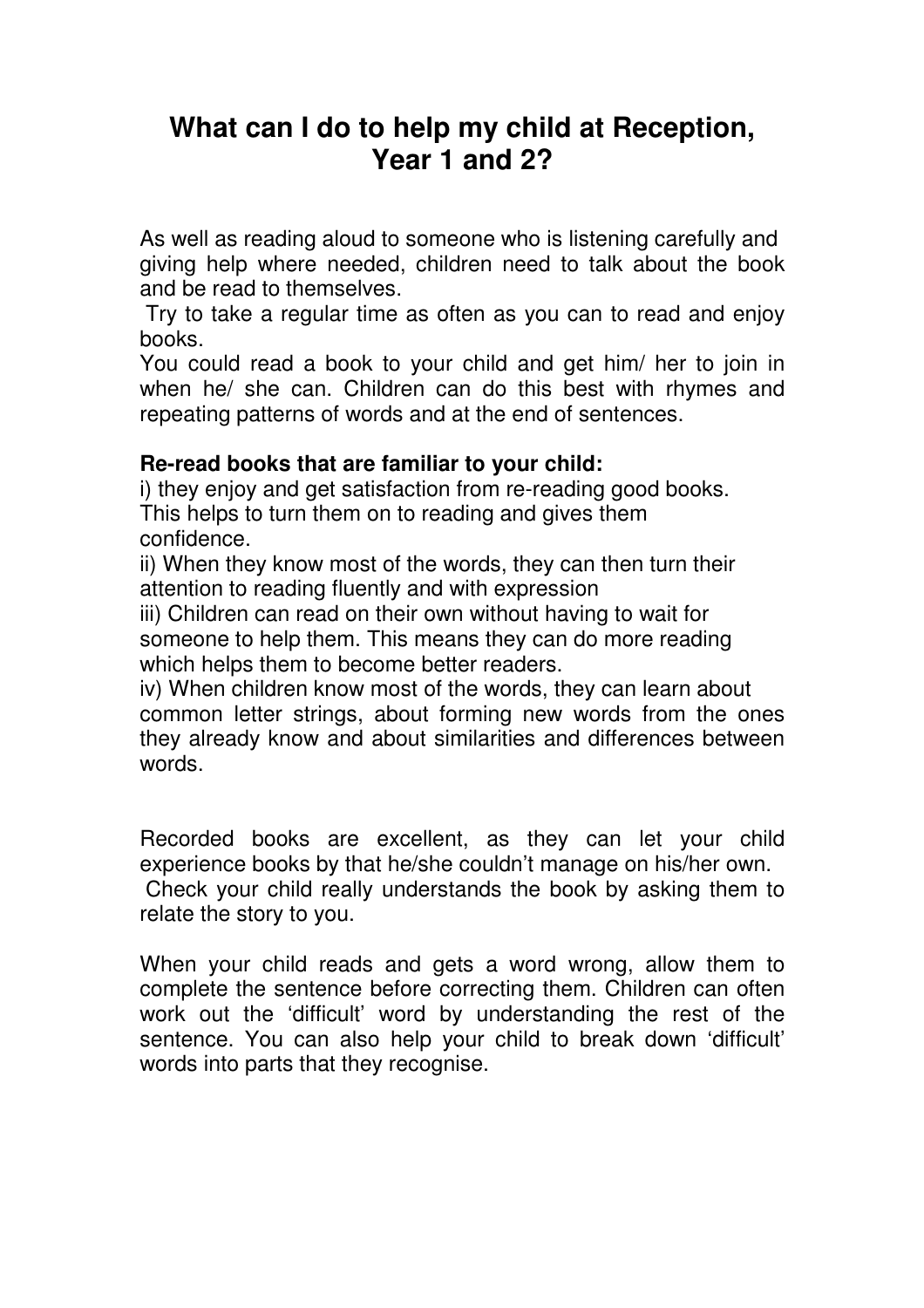## **What can I do to help my child at Years 3 and 4?**

If your child has not yet joined the local library and you can get to it, now is the time to join. Children need to widen their reading and to use and browse through non-fiction.

They need to be encouraged to read stories, poetry, plays and all kinds of information texts. They also need to be able to choose the kinds of books that they enjoy. It is at around this age that children can get hooked on to a particular writer or type of book.

There is evidence that by the time they are in Year 4, some boys may be losing interest in reading and not doing as well as girls. Some boys are more tuned into magazines, information texts of all kinds and comics. They need opportunities for this kind of reading at home.

Libraries do an excellent job, but there is nothing like owning your own books. Having books of your own that you can go back to, talk about and swap with a friend, collect and treasure is really important. It can make a big difference to reading progress.

Your child will be bringing books home from school regularly. He/she may not need to read aloud so that your job in helping him/her will change. Even as adults, we like being read to, so don't give up on this.

Audio books are excellent, as they can let your child experience books that he/she couldn't manage on his/her own.

Your child might benefit from reading to younger children. This gives him/her the chance to read fluently with expression in order to keep the listener's attention. Grandparents are good listeners and readers too.

Check your child really understands the book by asking them to relate the story to you. Allow your child to reread favourite stories. This will encourage them to recognise patterns in the story and new words.